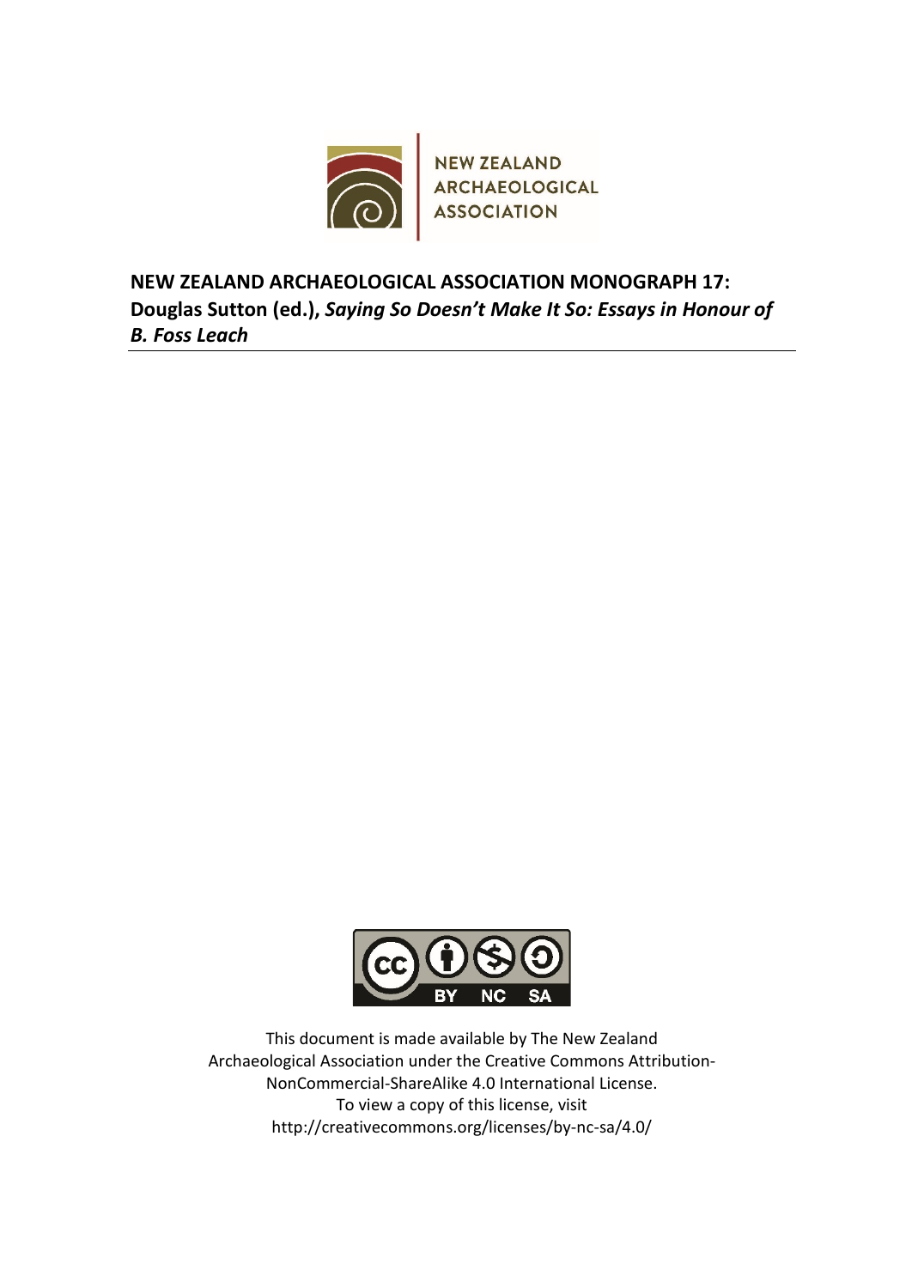# **SAYING SO DOESN'T MAKE IT SO**

# PAPERS IN HONOUR OF B. FOSS LEACH

**Edited by Douglas G. Sutton** 

**New Zealand Archaeological Association** Monograph 17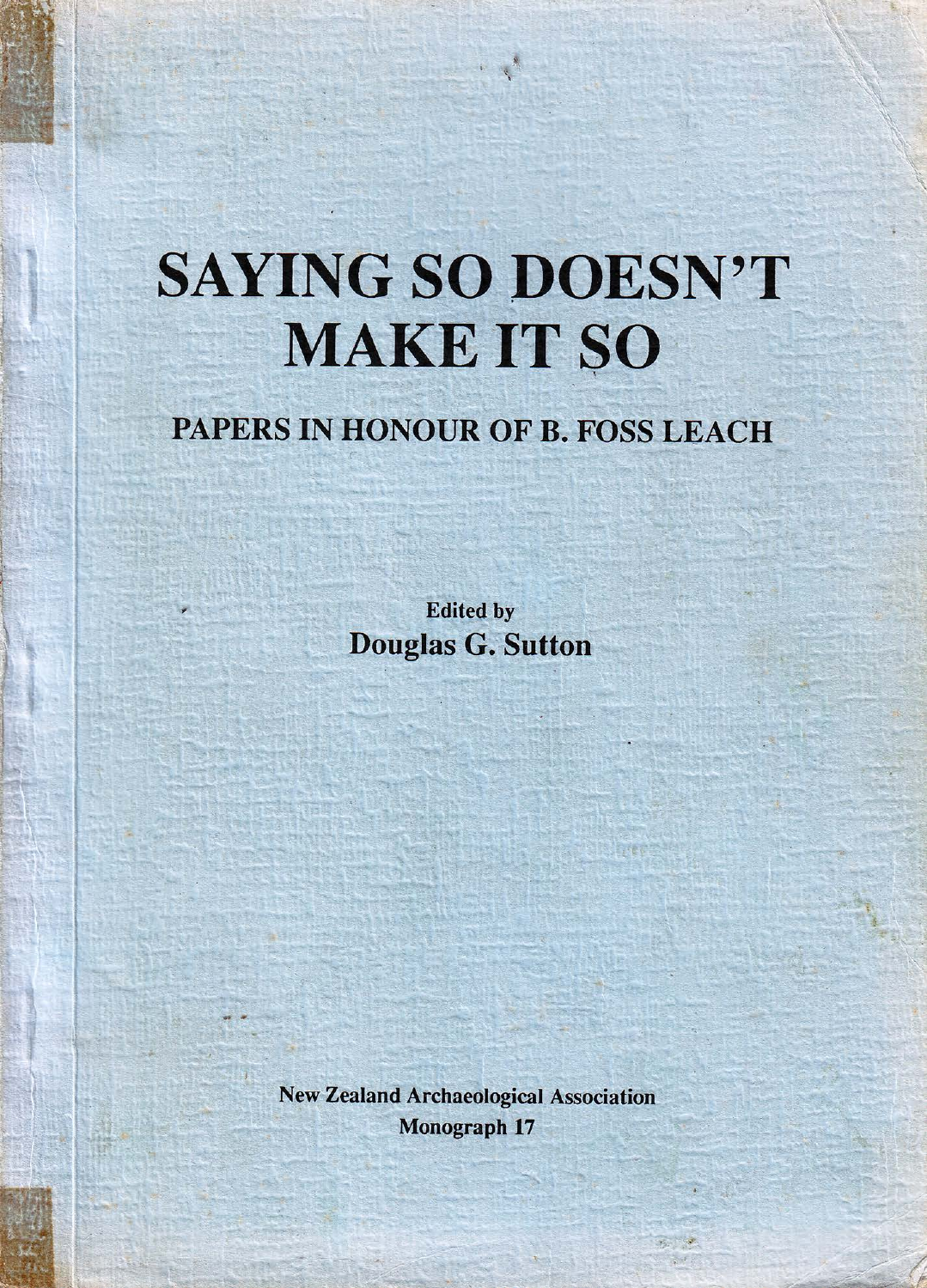# A Preliminary Study of Wood Types Used in Pre-European Maori Wooden Artefacts

# Rod Wallace

Anthropology Department, University of Auckland

# **INTRODUCTION**

*So* many highly interesting and well preserved wooden artefacts have been found in swamps that it is slowly dawning on us that our swamps are the best museums we have on this island and that Hine-i-te-Hutu, the swamp maid, is a more efficient curator than some upper world museums possess. (Best 1976: 53)

This paper is a report on the woods used to make 762 artefacts that have come from Hinei-te-Hutu 's swamps. Although wood is readily biodegradable, enough wooden artefacts have been found in New Zealand's dry caves and waterlogged soils to fill the storerooms of several upper world museums. Only a few of those artefacts are works of art. The rest are tools of everyday life. They show that wood was easily the most important raw material of the pre-European Maori. In recent years studies of the anatomy of New Zealand woods (e.g., Meylan and Butterfield 1978) have made it possible to identify the timber used to make these artefacts, to species level in most cases.

The survey reported here was carried out to supply a list of woods commonly used by the pre-European Maori. The list was used for the development of conservation techniques needed to save pre-European and some historic Maori *taonga* (Wallace 1985). The survey included a wide range of artefact types from many parts of the country. Therefore, the results are rather thinly spread geographically and typologically.

# **MATERIALS AND METHODS**

The author visited the Auckland War Memorial Museum, Waikato Art Museum (now Waikato Museum of Art and History), Te Awamutu and District Historical Museum, the Otago Museum and the Wanganui Regional Museum. Samples were removed from selected artefacts by inserting a  $\frac{1}{4}$  inch chisel into a surface fissure and levering out a small block of wood. This task was made easy by the chequered and split surfaces of many of the artefacts. The samples were taken to Waikato University where they were identified to species level in most cases.

New Zealand possesses 18 species of gymnosperms (conifers) and over 525 angiosperms (flowering plants) which are capable of producing useful wood (Meylan and Butterfield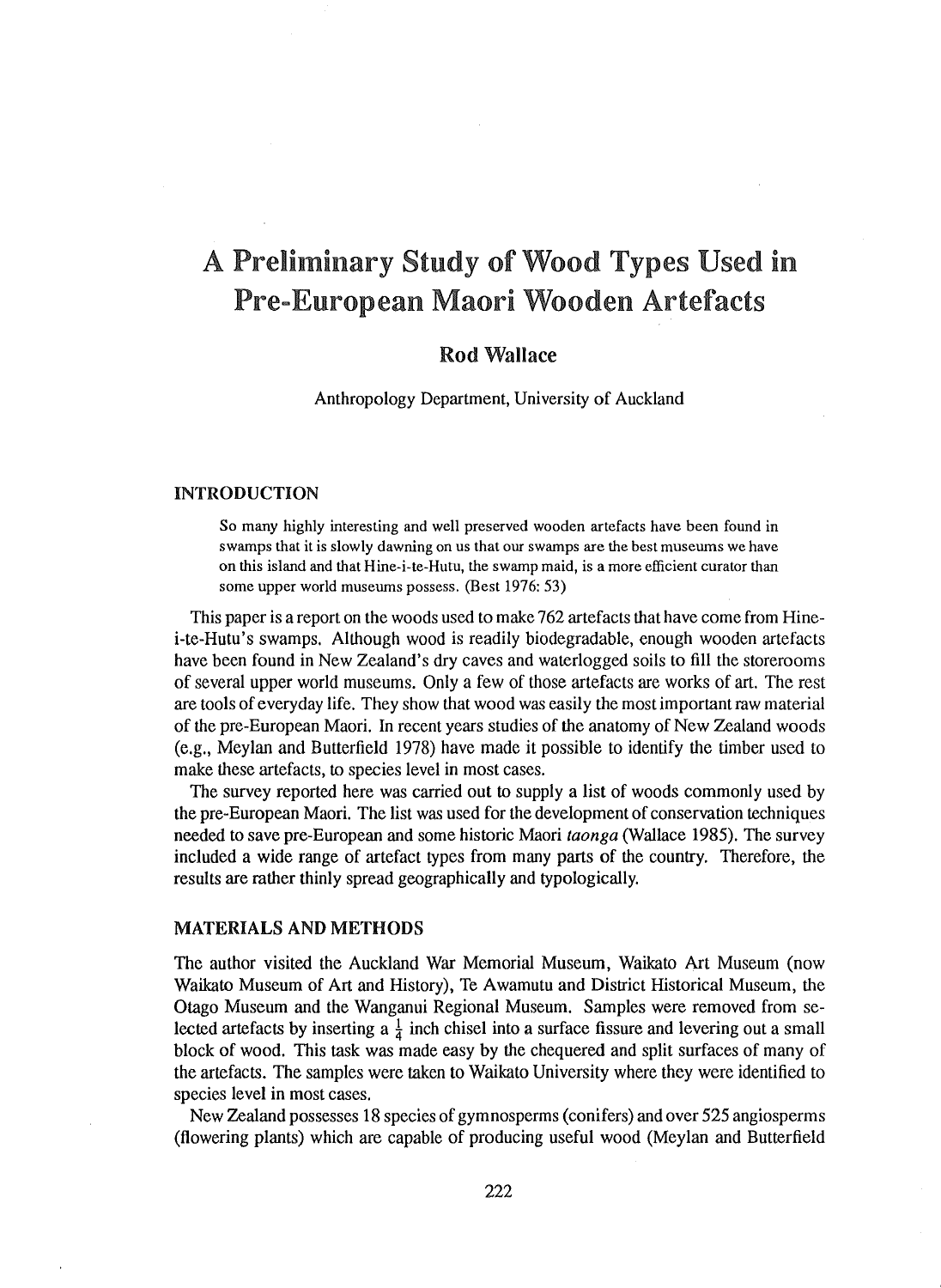1978: 8). It is reasonable to assume that the pre-European Maori would have been very selective in choosing from this array. The only reliable way to identify wood from ancient artefacts is by studying the woods' cell structure under the microscope. This was done by softening the wood samples in hot water and cutting thin sections with a fresh scalpel blade. The sections were cleaned of intracellular debris with 3% sodium hyperchlorite, washed and then stained with 1% Saffranin. The sections were examined with a transmitted light microscope at magnifications between 60 and 600.

Recognition of species varies in difficulty depending on the species involved and the state of preservation of the item. Recent work on wood anatomy (Meylan and Butterfield 1978; Patel 1973a, 1973b, 1973c, 1974a, 1974b, 1974c, 1974d, 1975a, 1975b, 1975c, 1978; Patel and Bowles 1978a, 1978b) has made this work practicable, at least for the more common species.

# **RESULTS**

The results are summarised in Table **1** where 26 artefact types are plotted against 37 wood species. Separate totals are given for artefacts of each type and artefacts of each species of wood.

Adze sockets are wooden sleeves which were lashed to adze butts (Wallace 1982). *Ketu*  are weeders shaped like miniature paddles (Best 1976: 65). *Ko* are digging sticks and *teka* are footrests which were lashed to *k6* (ibid.: 70-91). The term *hoto* is used here as a generic name for one-piece spade-like horticultural implements (ibid.: 47). *Kaheru* is used to refer to composite spades made with a long slim shaft which was hafted to a broad blade (ibid.: 49).

Terms used to describe wood types need some explanation. A distinction is made between wood from the trunk of the tree and branch wood. Some artefact types were made from either one or the other whereas others were made from both. Different types of wood are often produced by the same tree species. For example, normal trunk wood *kauri (Ag at his australis)* is a soft, straight-grained timber but most of the *kauri* artefacts reported in this study were made from branch heartwood. The latter is considerably denser than the trunk wood and almost totally impregnated with a hard resin. It bears little resemblance to commercial *kauri* timber and was used for fernroot beaters, bark beaters, mauls and weapons. In contrast, horticultural implements, house timbers, carved house panels and palisade posts were made from trunk wood.

A similar situation applies to a type of *kahikatea (Dacrycarpus dacrydioides)* called *kapara* (Best 1977: 56-7). This is a resin impregnated timber that can be found by cutting open rotten *kahikatea* logs. It was used for the spinning tops.

# HOUSE TIMBERS

Sixty-four pieces were tentatively identified as coming from houses or similar structures. Fifty-four of them are from conifer woods. These are *kauri (Agathis australis), matal (Prumnopitys taxifo/ia), rimu (Dacrydium cupressimtm), totara (Podocarpus totara),* and *tanekaha (Phyl/oc/adus* sp.). All these conifers grow to become large forest trees able to produce straight-grained, medium density timber. All are, or have recently been, economically important in the timber industry.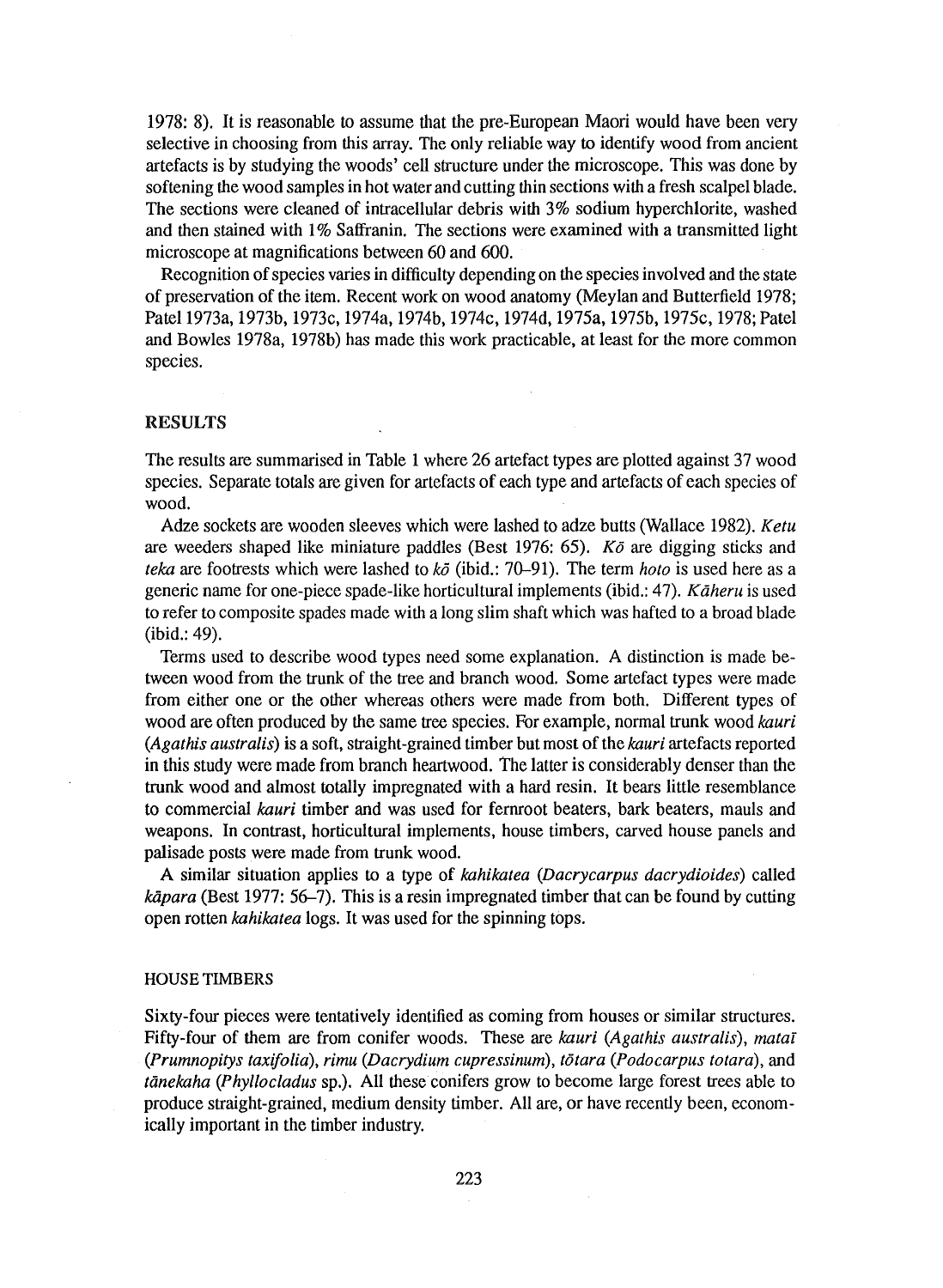# TABLE 1: WOODS PLOTTED AGAINST ARTEFACT TYPES

| Scientific names            | Common names             |                 | 2              | 3              |                |                 |   |                | 8  | 9               | 10              | 11              | 12     | 13 | 14             | 15  | 16              | 17                      | 18           | 19              | 20 | 21  |
|-----------------------------|--------------------------|-----------------|----------------|----------------|----------------|-----------------|---|----------------|----|-----------------|-----------------|-----------------|--------|----|----------------|-----|-----------------|-------------------------|--------------|-----------------|----|-----|
| Agathis australis           | Kauri                    |                 | 15             |                | 59             |                 | 5 |                |    |                 | $\mathbf{2}$    |                 |        |    |                |     |                 | $\mathbf{2}$            |              | 4               |    | 93  |
| Prumnopitys taxifolia       | Mataī                    |                 | $\overline{2}$ | 29             | 9              | 5               |   |                | 5  |                 |                 |                 | $\tau$ |    |                | 1   |                 |                         | $\mathbf{2}$ | 6               |    | 67  |
|                             | Rimu/Tötara or Kahikatea |                 | 3              | 5              | $\overline{7}$ |                 |   |                | 10 |                 |                 |                 |        |    |                |     | 2               | 2                       |              |                 |    | 36  |
| Podocarpus totara or hallii | Tôtara or Hall's tôtara  | 17              | 20             | 16             |                |                 |   | $\overline{2}$ |    |                 |                 | 1               |        |    | $\mathbf{1}$   | 1   |                 |                         |              | 20              |    | 86  |
| Dacrydium cupressinum       | Rimu                     |                 | 11             |                | 2              | 1               |   |                |    |                 |                 |                 |        |    |                |     |                 | $\overline{\mathbf{c}}$ | 5            |                 | 20 | 49  |
| Phyllocladus sp.            | Tānekaha or toatoa       |                 | 3              | $\mathbf{2}$   | 3              | $\overline{2}$  |   |                |    |                 |                 |                 |        |    |                |     |                 |                         |              |                 |    | 15  |
| Halocarpus kirkii           | Monogo                   |                 |                | $\overline{2}$ |                |                 |   |                |    |                 |                 |                 |        |    |                | 1   |                 |                         |              |                 |    |     |
| Libocedrus sp.              | Pähautea or kawaka       |                 |                |                |                | $\mathbf{1}$    |   |                |    |                 |                 |                 |        |    |                |     |                 |                         |              |                 |    |     |
| Dacrycarpus dacrydioides    | Kahikatea                |                 |                |                |                |                 |   |                |    |                 |                 |                 |        |    |                |     |                 |                         |              |                 |    |     |
| Prumnopitys ferruginea      | Miro                     |                 |                |                |                |                 |   |                |    |                 |                 |                 |        |    |                | 2   |                 |                         |              |                 |    |     |
| Leptospermum scoparium      | Mānuka                   |                 |                |                | 6              | 3               |   | 14             |    |                 |                 |                 |        |    | 15             | 48  |                 | 9                       |              |                 |    | 102 |
| Kunzia ericoides            | Känuka                   |                 |                |                | 5              |                 |   | 15             |    | 1               | $\overline{2}$  |                 |        | 3  | 19             | 25  | 2               | 3                       | - 1          |                 |    | 78  |
| Nestegis sp.                | Maire                    |                 |                | $\mathbf{2}$   | 34             | 6               |   |                |    |                 | Δ.              | 3               |        | 10 | 6              | 5   | $\mathbf{1}$    | 4                       |              |                 |    | 75  |
| Metrosideros sp.            | Rātā and pōhutukawa      | 1               |                |                | 6              | 16              |   | $\mathbf{2}$   |    |                 |                 | 2               |        |    | $\overline{2}$ | 3   |                 |                         | -1           | 1               |    | 36  |
| Myrsine sp.                 | Māpou (probably)         |                 |                |                | $\overline{2}$ |                 |   |                |    | 8               |                 |                 |        |    |                | 13  | 6               |                         |              |                 |    | 29  |
| Beilschmiedia tawa          | Tawa                     |                 | 3              |                |                |                 |   | 1              |    |                 |                 | 2               |        |    |                |     |                 |                         |              |                 |    |     |
| Laurelia novae-zelandiae    | Pukatea                  |                 | 5              | 3              |                | 2               |   |                |    |                 |                 |                 |        |    |                |     |                 |                         |              |                 |    | 12  |
| Vitex lucens                | Pūriri                   |                 |                |                |                |                 |   |                |    |                 |                 |                 |        |    |                |     |                 |                         |              |                 |    | 16  |
| Hedycarya arborea           | Porokaiwhiria            |                 |                |                |                |                 |   |                |    |                 |                 |                 |        |    |                |     |                 |                         |              | $\mathbf{2}$    |    |     |
| Dodonaea viscosa            | Akeake                   |                 |                |                |                |                 |   |                |    |                 |                 |                 |        |    |                |     |                 |                         |              |                 |    |     |
| Myrtus bullata              | Ramarama                 |                 |                |                |                |                 |   |                |    |                 |                 |                 |        |    |                |     | 2               |                         |              |                 |    |     |
| Knightia excelsa            | Rewarewa                 |                 |                |                |                | 1               |   |                |    |                 |                 |                 |        |    |                |     |                 |                         |              |                 |    |     |
| Sophora microphylla         | Köwhai                   |                 |                |                |                | 5               |   | $\overline{2}$ |    |                 |                 |                 |        |    |                |     |                 |                         |              |                 |    |     |
| Brachyglottis repanda       | Rangiora                 |                 |                |                |                |                 |   |                |    |                 |                 |                 |        |    |                |     |                 |                         |              |                 |    |     |
| Weinmannia racemosa         | Kāmahi                   |                 |                |                |                |                 |   |                |    |                 |                 |                 |        |    |                |     |                 |                         |              |                 |    |     |
| Carpodetus serratus         | Putaputāwētā             |                 |                |                |                |                 |   |                |    |                 |                 |                 |        |    |                |     |                 |                         |              |                 |    |     |
| Hebe sp.                    |                          |                 |                |                |                |                 |   |                |    |                 |                 |                 |        |    |                |     |                 |                         |              |                 |    |     |
| Schefflera digitata         | Patë, sevenfinger        |                 |                |                |                |                 |   |                |    |                 |                 |                 |        |    |                |     |                 |                         |              |                 |    |     |
| Coprosma sp.                |                          |                 |                |                |                |                 |   |                |    |                 |                 |                 |        |    |                |     |                 |                         |              |                 |    |     |
| Melicytus ramiflorus        | Mähoe                    |                 |                |                |                |                 |   |                |    |                 |                 |                 |        |    |                |     |                 |                         |              |                 |    |     |
| Ascarina lucida             | Hutu                     |                 |                |                |                |                 |   |                |    |                 |                 |                 |        |    |                |     |                 |                         |              |                 |    |     |
| Beilschmiedia tarairi       | Tarairi                  |                 |                |                |                |                 |   |                |    |                 |                 |                 |        |    |                |     |                 |                         |              |                 |    |     |
| Pseudopanax crassifolium    | Lancewood                |                 |                |                |                |                 |   |                |    |                 |                 |                 |        |    |                |     |                 |                         |              |                 |    |     |
| Planchonella novo-zelandica | Tawāpou                  |                 |                |                |                |                 |   |                |    |                 |                 |                 |        |    |                |     |                 |                         |              |                 |    |     |
| Elaeocarpus dentatus        | Hīnau                    |                 |                |                |                |                 |   |                |    |                 |                 |                 |        |    |                |     | 2               |                         |              |                 |    |     |
| Griselinia litoralis        | Kāpuka                   |                 |                |                |                |                 |   |                |    |                 |                 |                 |        |    |                |     |                 |                         |              |                 |    |     |
| Totals                      |                          | $\overline{24}$ | 64             | 63             | 141            | $\overline{52}$ | 6 | 41             | 35 | $\overline{12}$ | $\overline{18}$ | $\overline{13}$ | 9      | 14 | 43             | 107 | $\overline{25}$ | 30                      | 9            | $\overline{36}$ | 20 | 762 |

224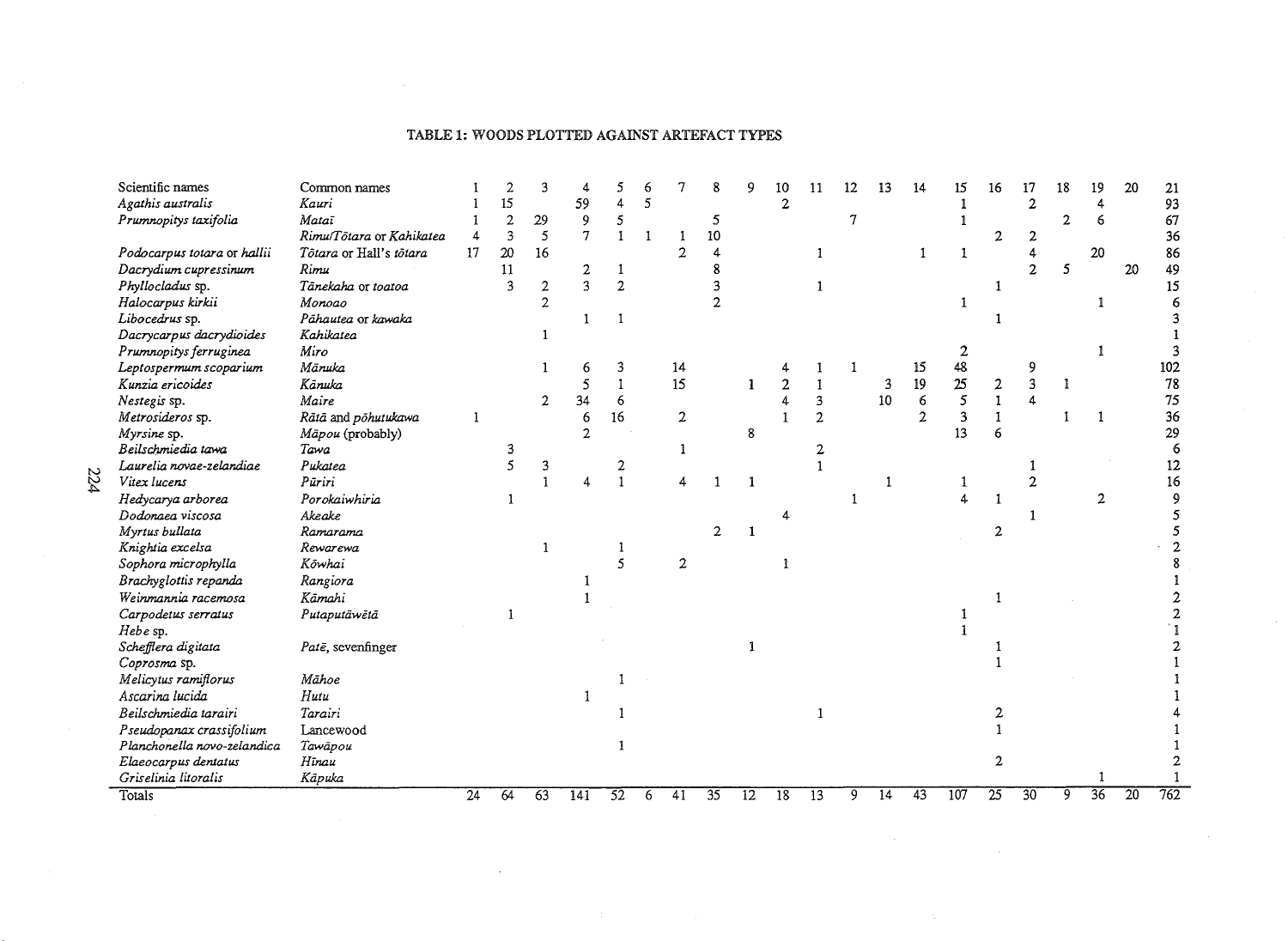Ten timbers were made from four angiosperm woods. Of these, *pukatea (Laurelia novaezelandiae)* and *tawa (Beilschmiedia tawa)* form large trees and are important as commercial lumber. Only *porokaiwhiria (Hedycarya arborea) andkamahi (Weinmannia racemosa)* are small trees and therefore not commercial species. Artefacts which were made of the latter must have been of a light batten type.

# CARVED PANELS

A total of 24 carved panels were examined. Twenty of them can be confidently assigned to a wood species. Seventeen were of *totara* and there was one made of each of the following species: *kauri, matai,* and *rata (Metrosideros* sp. probably *robusta). Kauri, totara* and *matal* are not surprising choices because their use in carvings is known from the historic records (Best 1924: 238). However, *rata* must have been difficult to carve. The artefact made from *rat a* is a *pare* from Taranaki which is now held in the Auckland Museum (Day 1983: 74 and Plate 12).

# BOWLS

Sixty-three bowls and troughs were examined. The results point to a decided preference for *matal;* 46 percent of the bowls were made of that wood. Other conifers make up a further 41 percent of the total. *Totara* is the most important of these. Overall, conifers were used for approximately 87 percent of the bowls with the rest made from six broadleaf woods. *Pukatea* in the north is the most notable of these. In short, pre-European Maori carvers had a very strong specific wood species preference when making bowls. Despite this, some bowls were made of other species, some of which had very different physical properties, *e.g.,pukatea,* which is very soft, and *maire (Nestegis* sp.), which is very hard.

# FERN ROOT BEATERS

Fem root beaters show an interesting pattern of wood usage (Table 2). Beaters from the Coromandel and areas to the north were almost exclusively made from *kauri.* In the Waikato, which overlaps the southern boundary of natural distribution of *kauri* (Ecroyd 1982: 23), *kauri,* although the commonest species used, accounts for only 26 percent of the artefacts. Nine other species were used in the remaining Waikato beaters, mostly the very dense angiosperms, *maire, manuka (Leptospermum scoparium), kanuka (Kunzia ericoides)* and *rata.* However, a range of other conifers and angiosperms are also involved. In Taranaki and Wanganui, where *kauri* was unobtainable, *maire, puriri (Vitex lucens)* and *rata*, which are very dense angiosperms, dominate, but again *rimu* and *matai* were also used as substitute species.

The *kauri* used for beaters was the branch heartwood. This is approximately 24 percent denser than the trunkwood and very heavily impregnated with resin. In short, it is very hard, heavy and tough.

*Key lo arlefacl types (table 1):* l, carvings. 2, house timbers. 3, bowls, etc. 4, fernroot beaters. 5, mauls. 6, tapa beaters. 7, paddles. 8, adze helves. 9, adze sockets. 10, weapons. 11, *palu lwia.* 12, composite spade shafts. 13, composite spade blades. 14, *kelu.* 15, ko. 16, *teka.* 17, *hoto.* 18, spinning tops. 19, *wakahuia.* 20, combs. 21, totals.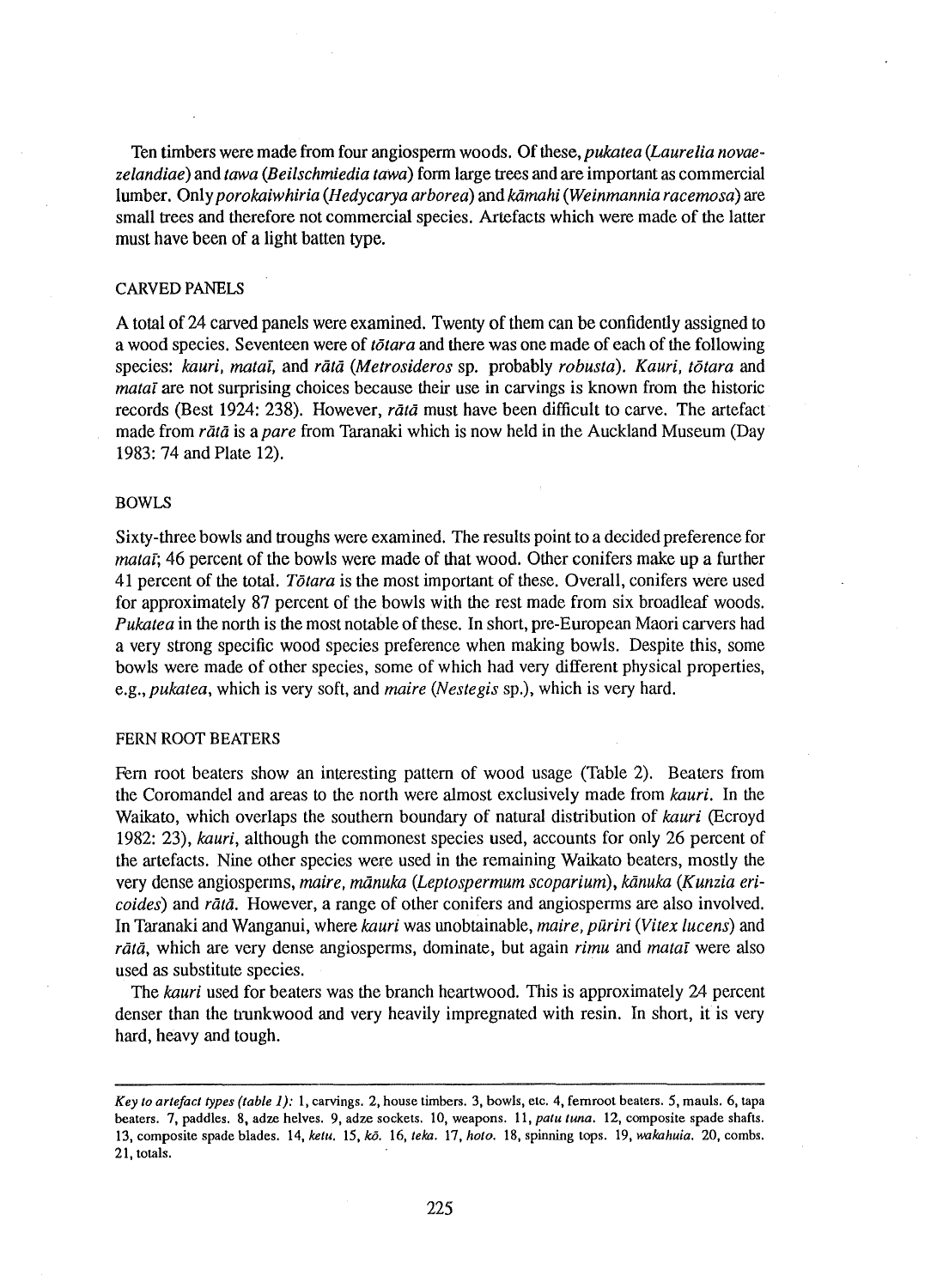#### TABLE2 REGIONAL WOOD USE IN FERN ROOT BEATERS

|                 | 1  | 2  | 3              | 4  |  |
|-----------------|----|----|----------------|----|--|
| kauri*          | 43 | 15 |                |    |  |
| mataï           |    | 7  | 2              |    |  |
| rimultõtara     |    | 6  | 1              |    |  |
| rimu            |    |    | $\overline{2}$ |    |  |
| tānekaha        |    | 3  |                |    |  |
| Libocedrus spp. | 1  |    |                |    |  |
| mānuka          |    | 5  |                |    |  |
| maire           |    | 10 | 7              | 17 |  |
| kānuka          |    | 5  |                |    |  |
| rātā            |    | 4  |                | 3  |  |
| pūriri          |    |    | 2              | 1  |  |
| māpou           | 2  |    |                |    |  |
| hutu            |    | 1  |                |    |  |
| rangiora        | 1  |    |                |    |  |
| kāmahi          |    |    |                |    |  |
| Totals          | 47 | 57 | 14             | 22 |  |

\* See Table l for scientific names

*Key:* l. North Auckland and Coromandel. 2. Waikato. 3. Taranaki. 4. Wanganui.

# TAPA BEATERS

These artefacts are small beaters characterized Pacific-wide by the narrow parallel grooves running down the striking face (Buck 1962: 61-62). There were only six tapa beaters, five from the Auckland region and one from Taranaki. The five northern ones are all made of heart branch *kauri.* The Taranaki artefact was made from *rimu* or *totara* (see Table 1).

#### MAULS

The 52 mauls studied were made from 17 species of wood. Of these species, eight form ultra-dense woods. These were *kauri* (in the form of resinous heart branch wood), *manuka, kanuka, maire, puriri, rata, kowhai (Sophora* sp.) and ironwood *(Planchonella novo*zelandica). These species account for two thirds of the artefacts. *Rata* with 16 artefacts was the most popular wood. Five mauls were made from *matai* and one each from *rimu, rewarewa (Knightia excelsa), mapou (Myrsine australis)* and *taraire (Beilschmiedia taraire).*  The last five species all form moderately dense wood. Of the remaining six mauls, two each were made from *pukatea, Phyllocladus* sp., *mahoe* and *Libocedrus* sp. These seem to be unusual choices because they are light woods. However, all the mauls had been found waterlogged in swamps and it is possible that they were kept wet to increase their density, which in turn improved their usefulness. For instance, *pukatea* increases its weight by approximately 300% when saturated with water and only in the wet state would a maul made from it have been useful.

#### PADDLES

Thirty-four paddles were sampled. Twenty-four were of *manuka* and *kanuka,* with the *kanuka* dominating. *Kanuka* is a much larger tree than *manuka* and would have supplied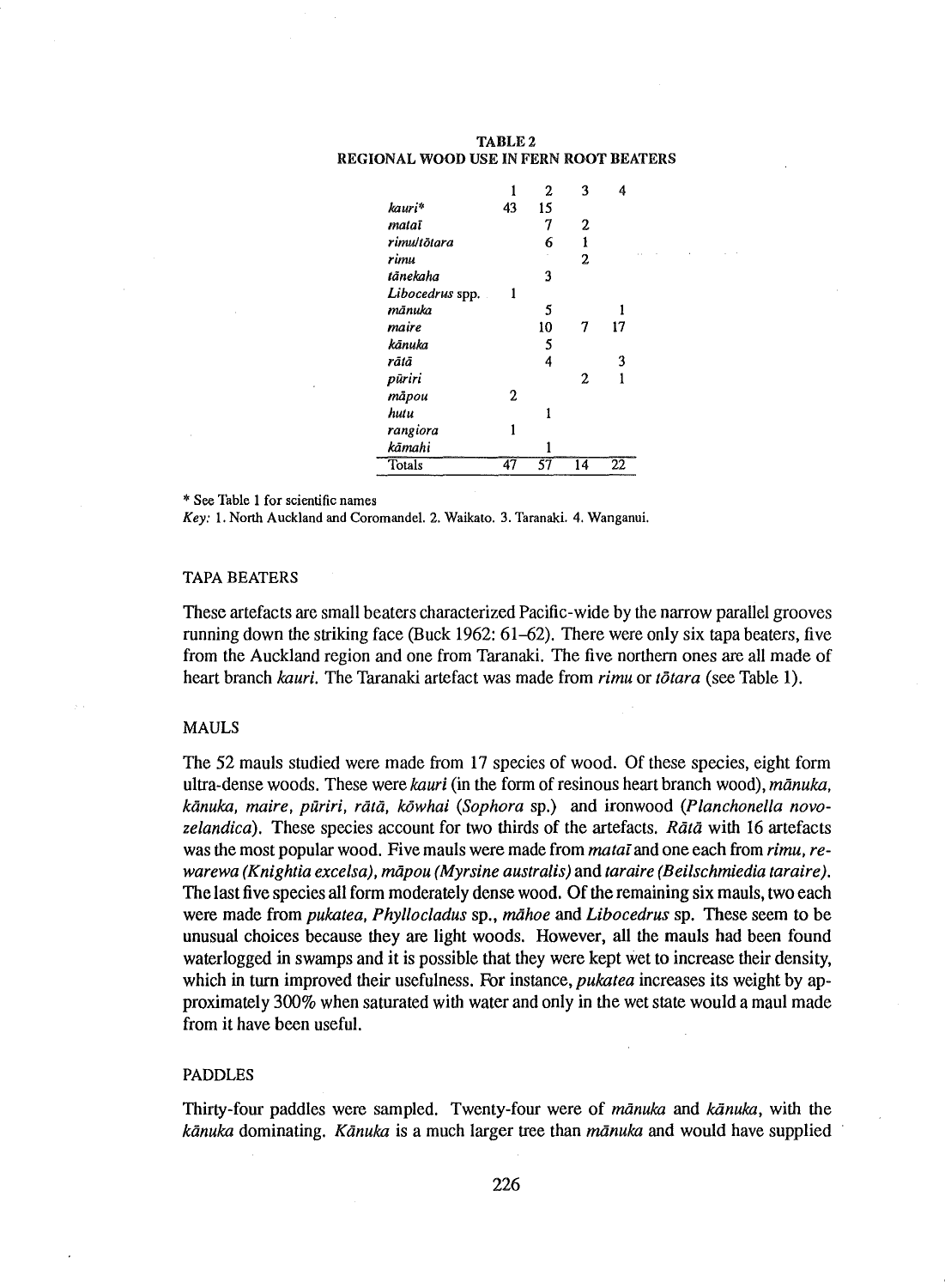suitable sized wood more readily. A further seven paddles were made from *rata, piiriri*  and *kowhai,* which like *manuka* and *kanuka* yield extremely dense tough timber. In short, over 90% of the paddles were of these heavy strong woods. Three paddles, however, were made of conifer wood, either *totara* or Hall's *totara.* These woods are much lighter, softer and less strong than the others. In short, a strong pattern of wood preference is present here but there is a minor element which diverges sharply from the norm.

# **ADZE HAFTS**

The woods used to make adze hafts and the sockets which were sometimes attached to them have been discussed elsewhere (Wallace 1982). Most hafts were made from conifer branch wood and the sockets from much heavier timber. This dominant use of conifers for hafts does not match the ethnographic records of Best (1912: 101) and Colenso (1869: 34).

## WEAPONS

Eighteen weapons were sampled. All the timber species represented were extremely dense hard woods. The woods used were *kauri* (resinous heart branchwood), *manuka, kanuka, maire, rata* (or *pohutukawa), akeake (Dodonaea viscosa)* and *kowhai.* The need for weight, hardness and strength in clubs dictated the choice of wood types.

# EEL CLUBS

Thirteen artefacts described as eel clubs *(patu tuna)* were studied. These were often casually made, light implements. Eight species of wood were represented, ranging from the very light *pukatea* to the very heavy *maire.* It seems likely that *patu tuna* were made from any wood to hand.

 $\mathfrak{h}_0,\ldots$ 

# *KAHERU*

*Kaheru* showed a very clear pattern of wood utilisation. Best (1976: 52) records the use of *matal* and *maire* for the blade. Seven of the nine shafts examined in this study were made from trunk *matai.* One was made from a stem of *manuka* and one casually made from a stem of *porokaiwhiria.* The last was found in the Te Miro excavation (Edson 1979, artefact no. A15-104).

Of the 14 detachable *kaheru* blades, 10 were made from *maire,* 3 from *kanuka* and one from *puriri.* These three species produce very heavy strong hard timber which, on European arrival, would have been superseded for this purpose by steel.

#### *KETU*

*Ketu* are small paddle-shaped weeding tools (Best 1976: 65). Forty-three *ketu* were sampled. Aside from one made from *totara,* all were made from four very dense heavy woods: *manuka, kanuka, maire* and *rata.* 

# *KO*

Digging sticks ( $k\bar{\sigma}$ ) showed interesting patterns of regional variation (Table 3). Some of the variation is explained by the way in which the museum collections have been accumulated.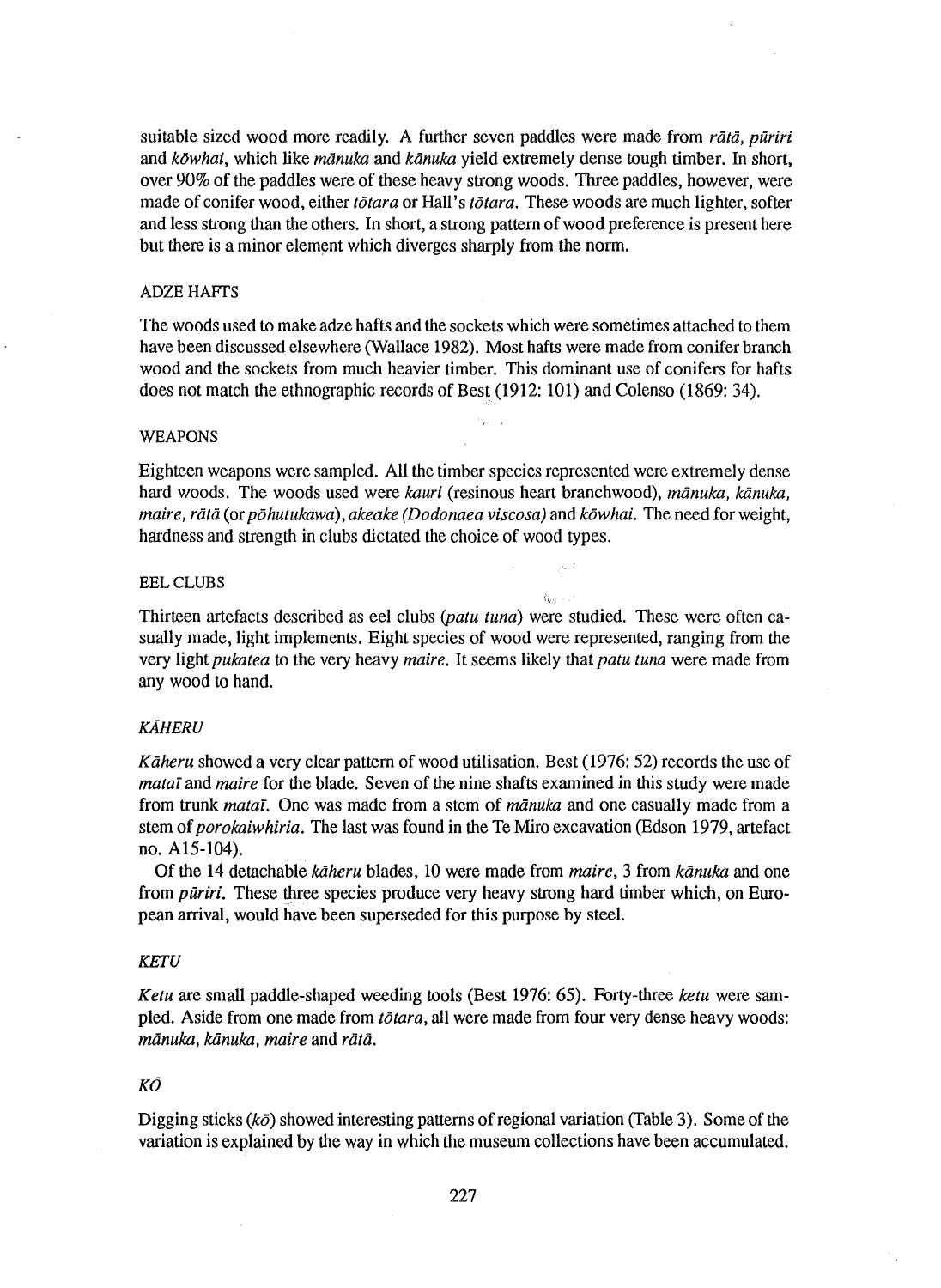The Auckland Museum collection had derived, in large part, from private collections (e.g., the Frazer Collection) whereas the Taranaki one had come mainly from archaeological sites (e.g., the Warea Site). Certain woods, such as *Myrsine* sp., do not survive the rigours of burial so well as others and suffer disfiguring splitting when dried out. As a result, they are unlikely to be represented in the Auckland Museum collection. On the other hand, there are species that would have survived perfectly well, such as *maire* and *rata,* which are present in the Taranaki collections but absent from the Auckland Museum collection. After considerable reflection, the present author feels that the pattern of wood use illustrated below in Table 3 is mainly a result of ecological variation. The regional pattern consists of a dominance of regrowth shrub species from Auckland with an increase of forest species to the south. This reflects the less complete clearance of prehistoric forest in the south compared to the north. The effects of selection practices of the different museums is felt to have been of less importance in creating the pattern shown.

|               | 1  | 2  | 3  |
|---------------|----|----|----|
| Mānuka*       | 34 | 6  | 8  |
| Känuka        | 15 | 3  | 9  |
| Māpou         |    |    | 15 |
| Maire         | 1  |    | 4  |
| Rātā          | 1  |    | 3  |
| Püriri        |    |    | 1  |
| Akeake        | 1  |    |    |
| Putaputāwētā  |    |    |    |
| Porokaiwhiria |    |    | 4  |
| Hebe sp.      |    |    | 1  |
| Miro          |    | 2  |    |
| Mataī         |    | 1  |    |
| Tõlara        |    |    |    |
| Monoao        |    |    |    |
| Kauri         |    |    |    |
| <b>TOTALS</b> | รร | 13 | 45 |

**TABLE3**  REGIONAL PATTERNS OF WOOD USE IN KÔ

\* For scientific names see Table I.

*Key:* I. Northland to Coromandel. 2. Waikato. 3. Taranaki.

## TEKA

The *teka* include at least 10 wood species in a total of 25 artefacts, indicating that there were no preferences for any particular species. One would suspect that it was the shape of the wood that was important and when a suitable piece was found it was used regardless of species or wood properties.

## *HOTO*

*Hoto,* used here to refer to a category of broad-bladed one-piece, spade-like implements, present a slightly different pattern of wood use to the other digging tools. Nineteen of the 30 implements examined were made from the heavy tough hardwoods,  $m\bar{a}nuk$ ,  $k\bar{a}nuk$ ,  $a$ *maire, puriri* and *akeake,* as could be expected. However, 10 *hoto* were made from conifer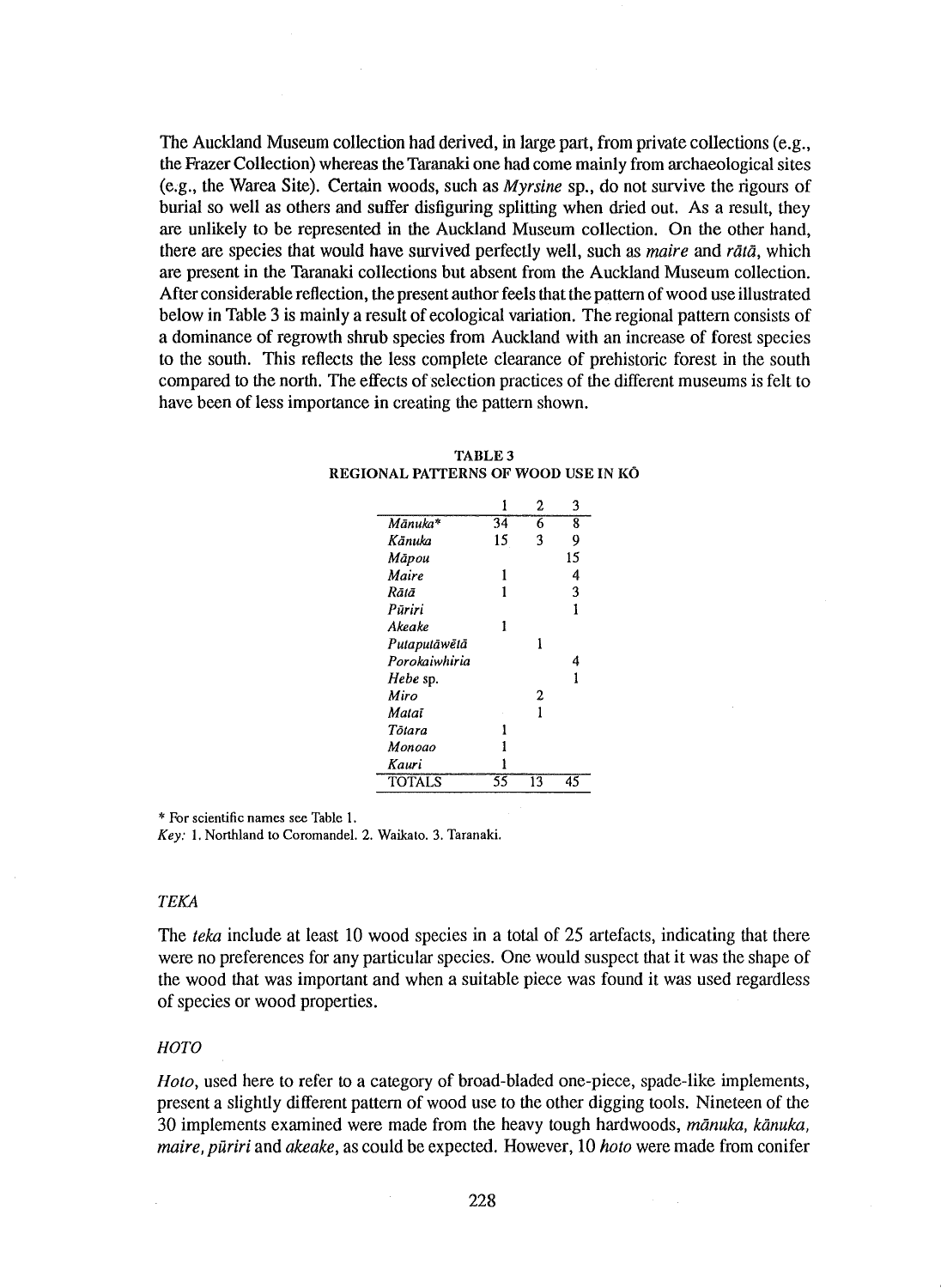trunkwood and one from the broadleaf *pukatea.* These latter woods are much lighter and less strong than the others. This implies that at least some of these broad-bladed implements may have been used for lighter work than the bulk of prehistoric cultivation tools. Best (1976: 63) comments that such spade-like implements often appear of light construction and useful for light work among growing crops.

# TOPS

Nine spinning tops were examined. Two were made from dense hardwoods, *kanuka* and *rata,* two from *matai,* one of the heavier conifers, one from (probably) *rimu* and four from the dense resinous heartwood of *kahikatea,* known as *mapara* or *kapara* (Best 1977: 154- 7).

# *WAKAHU/A*

Thirty-six *wakahuia* were studied. Although the majority (20) were made from *totara,* the remaining 16 were of 7 different woods. Of these latter, *matai* and *kauri* were the most common but *monoao* and *miro* were found in one item each and a further four were made from broadleaf trees. This suggests that while there was a tendency to use conifers for what were often intricately carved items, as might be expected, their small size allowed a wider range of species to be used, including some which do not form large timber bearing trees. This reinforces the impression gained with other artefact classes that although the pre-European Maori had some strong traditions of using specific woods for particular purposes, he also had a wide knowledge of the alternatives and used these sometimes unusual species surprisingly often.

# *HERU*

One collection of *heru* (hair combs) was considered in this study. This was the collection from the Kauri Point Swamp site (Shawcross 1964) now held at Waikato Museum of Art and History. The material made available for wood identification was a selection from the large numbers of teeth that had been deliberately broken from the combs when they were deposited in the site. The teeth could not be reassigned to the heads of individual combs but represented a random sample of the wood involved. A large number of identifications were made. *Rimu* was the only species represented. The material had been subjected to conservation treatment involving impregnation by resins (Peters, pers. comm.) However, it appears that all the identified pieces were made of heart trunkwood. This identification fits well with the observation by Colenso, who noted that

Combs were made of mapara and kapara, the hard dark woody tissue, or heartwood of Rimu *(Dacrydium cupressinum),* which was assiduously sought for in the forest among old prostrate rotting rimu trees; .... (Colenso 1869: 38)

# DISCUSSION

The far right hand column of Table 1 gives an overview of the popularity of wood species used by the pre-European Maori. Several factors have distorted this general picture. The first is differential survival. Artefacts represented here have come from waterlogged environments that preserved the wood. Most have been discovered and dried out without any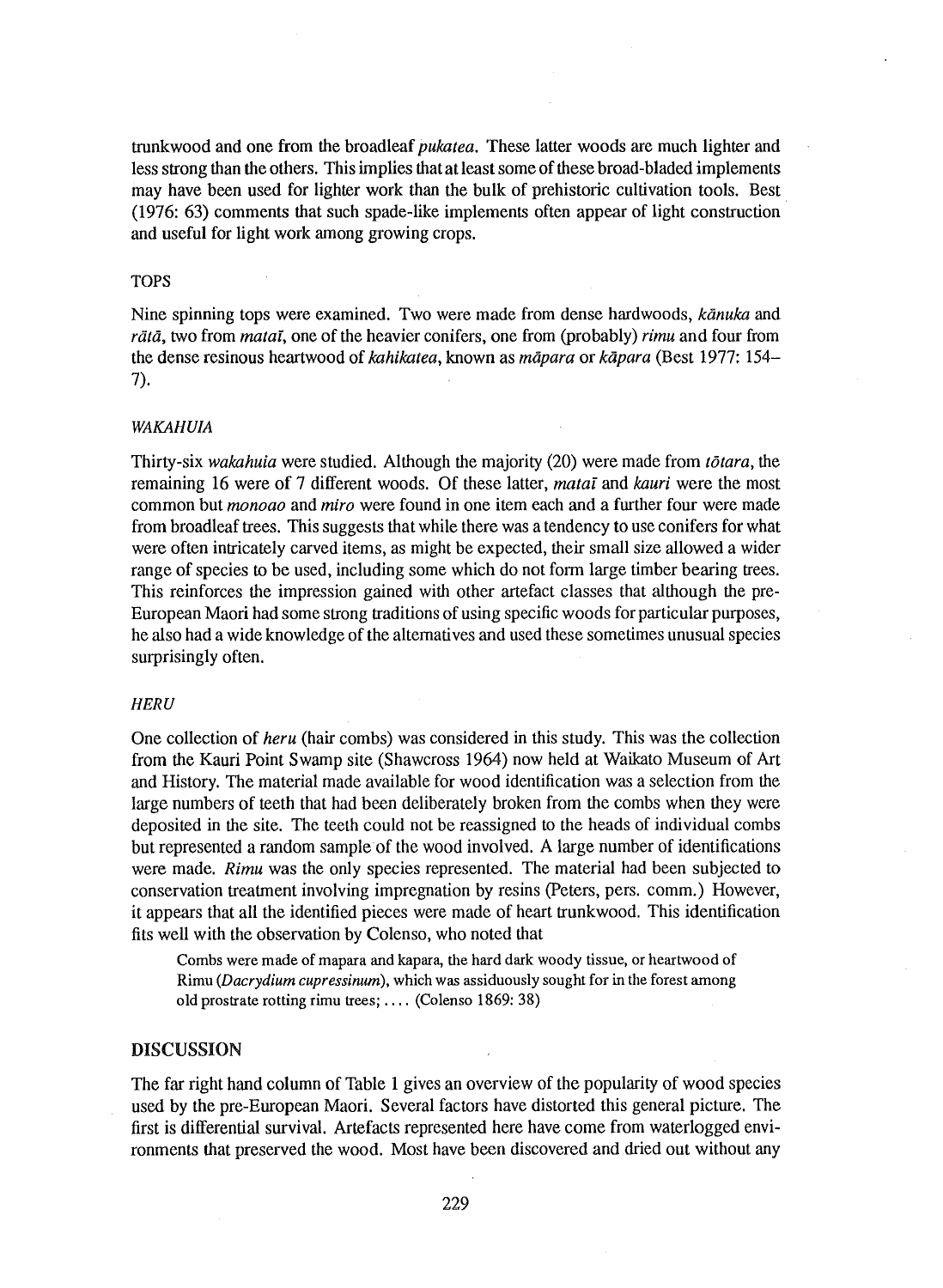conservation treatment to minimise damage on drying. This damage can range from minor cracking in sound wood to almost complete destruction in the case of highly degraded artefacts. Some woods are very resistant to decay when waterlogged but others degrade rapidly. This may well bias the results in Table 1 in favour of the durable species.

The second factor distorting the results is the geographical location of the artefacts. Unless widespread trade is present in wood as a raw material the use of geographically localised species will be limited to their areas of occurrence. *Kauri* is an example of a species available only in some areas. A consideration of its popularity as raw material for specific artefact types, e.g., carvings, must be based on larger samples of well localised objects from areas where *kauri* and alternative species are present. Only for a few artefact types, such as digging sticks and fem root pounders, are the data reported here adequate to make statements regarding geographical patterns of wood preferences. Even then some regions are not represented. Patterns of wood use over time are almost totally obscured in the data reported here since only a minority of the artefacts in Table 1 come from dated contexts.

Another factor to be considered when searching for patterns in these data is variations in the quality of the artefacts. This varies enormously, as is illustrated in the *kaheru* shafts. Seven of the nine examples shown in Table 1 were slim shafts, carefully made from trunkwood mataf. Two of the shafts, however, were made from whole stems of (a) *manuka* and (b) *porokaiwhiria.* The latter shaft still had its bark on and it is very likely that it was cut from the bush, hafted to a blade, used and discarded in a shorter time than it took to make the *matal* shafts. In short, it is likely, when considering the species used to make a class of artefacts, that the data may be a mix of careful choices, dictated by tradition and detailed knowledge of wood properties, and casual choices made to meet a momentary need. Furthermore it should be noted that a few artefact types, e.g., digging stick footrests, appear to be entirely the result of such opportunistic choices.

However, a general pattern does emerge from Table 1. This is that for each artefact type there is a short list of preferred woods. The majority of artefacts in each class are made from these preferred species. A minority, however, are made from a much wider range of species, some with properties similar to the preferred woods but some with properties that are grossly different. Examples of this are mauls, for which heavy tough woods were preferred, yet the almost balsa-like *pukatea* could also be used on occasion. Also, carved slabs are mostly of *totara,* with a few made from other conifers with similar properties, yet the iron-like *rātā* was used on one occasion.

In order to study wood use by the pre-European Maori properly, it will be necessary to focus on each artefact type in tum and survey museum collections comprehensively. In addition, it will be necessary to examine artefact assemblages recovered from wet site excavations. This will make it possible to study wood use in well provenanced and dated collections and to describe this feature of prehistoric culture as a property of real communities of people. Comparisons of wood use may then show local traditions or adaptations of general patterns to local environmental conditions. It is only when patterns are studied in their local context that their true significance can be approached. In short, the present study is an introduction to the study of wood utilisation patterns and it demonstrates that it is a fertile source of information on prehistoric culture patterns.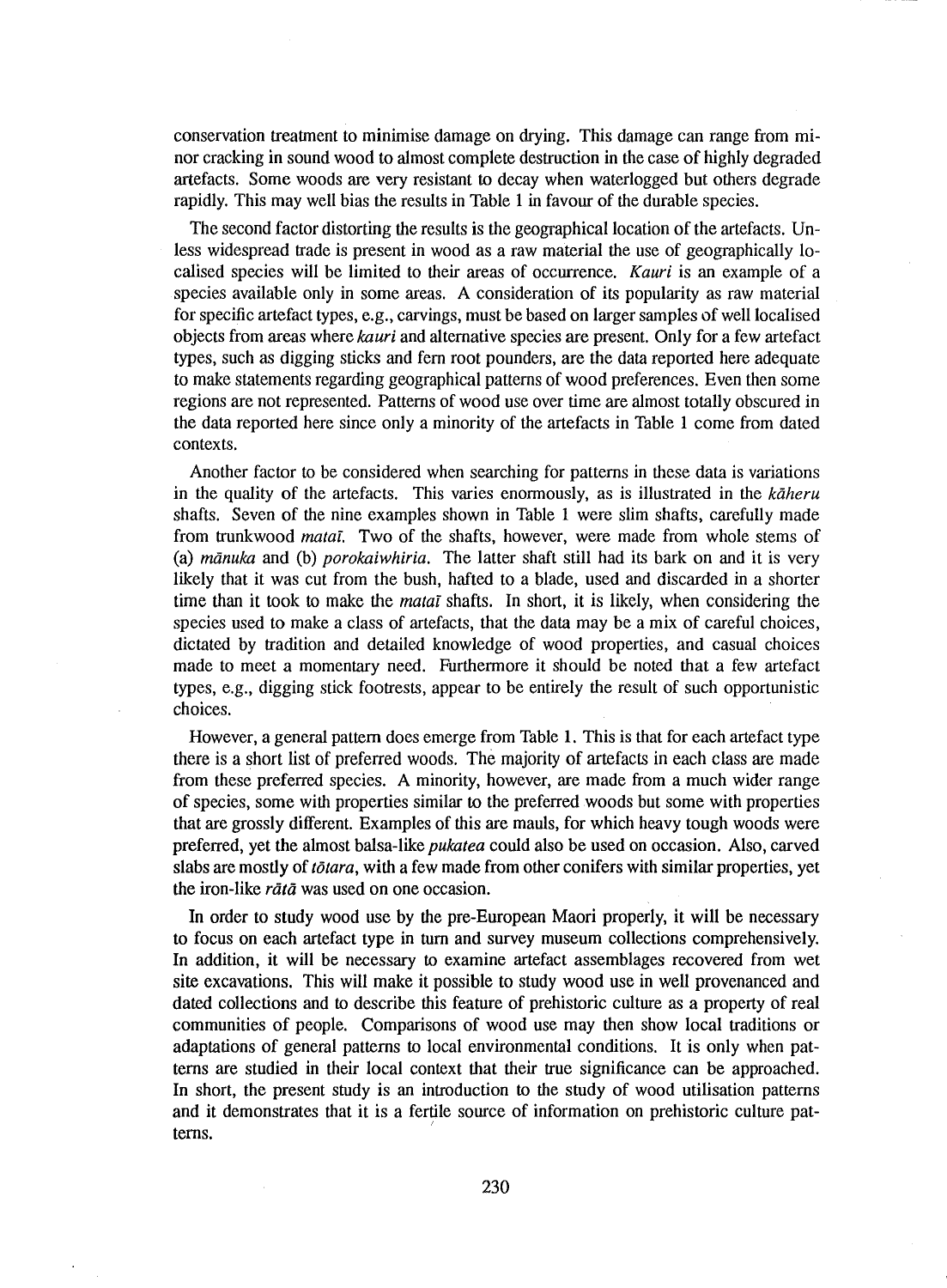## ACKNOWLEDGEMENTS

Most of this research was carried out as part of the author's doctoral research, which was financially supported by the Department of Internal Affairs.

Museum collections were made available by Steve Edson of Waikato Museum, Hamilton, Roger Fyfe of Taranaki Museum, the Board of Te Awamutu Museum, Roger Neich and Dave Simmons of Auckland Museum, Wendy Harsant of Otago Museum and Chris Jacomb of Wanganui Museum.

# **REFERENCES**

Best, E. 1912. The stone implements of the Maori. *Dominion Museum Bulletin* 4.

Best, E. 1924. *The Maori As He Was.* Wellington, Dominion Museum (New Zealand Board of Science and Art Manual 4).

Best, E. 1976. Maori agriculture. *Dominion Museum Bulletin* 9. Reprint of 1925 edition.

Best, E. 1977. Forest lore of the Maori. *Dominion Museum Bulletin* 14. Reprint of 1942 edition.

Buck, P. 1952. *The Coming of the Maori.* Wellington, Maori Purposes Fund Board. 2nd edition.

Colenso, W. 1869. On the botany, geographic and economic, of the North Island of the New Zealand group. *Transactions and Proceedings of the New Zealand Institute* 1: 233- 83.

Day, K. 1983. Te Tai Hauauru-Maori tribal carving from the Western District. Unpublished MA thesis, Anthropology Department, University of Auckland.

Ecroyd, C. E. 1982. Biological flora of New Zealand. B. *Agathis australis* (D. Don) Lind. (Araucariaceae) Kauri. *New Zealand Journal of Botany* 20: 17-36.

Edson, S. 1979. Historical archaeology in the Waikato: an interim report on the Te Miro project. *New Zealand Archaeological Association Newsletter* 22: 65-76.

Mason, G. Personal communication. Technical Officer, Anthropology Department, University of Otago.

Meylan, B. A., and B. G. Butterfield 1978. The structure of New Zealand woods. *Bulletin of the Department of Scientific and Industrial Research* 222.

Patel, R. N. 1973a. Wood anatomy of the dicotyledons indigenous to New Zealand. 1. Comaceae. *New Zealand Journal of Botany* 11: 3-22.

Patel, R. N. 1973b. Wood anatomy of the dicotyledons indigenous to New Zealand. 2. Escalloniaceae. *New Zealand Journal of Botany* 11: 421-34.

Patel, R. N. 1973c. Wood anatomy of the dicotyledons indigenous to New Zealand. 3. Monimiaceae and Atherospermataceae. *New Zealand Journal of Botany* 11: 587-98.

Patel, R. N. 1974a. Wood anatomy of the dicotyledons indigenous to New Zealand. 4. Winteraceae. New Zealand Journal of Botany 12: 19-32.

Patel, R. N. 1974b. Wood anatomy of the dicotyledons indigenous to New Zealand. 5. Verbenaceae. *New Zealand Journal of Botany* 12: 33--44.